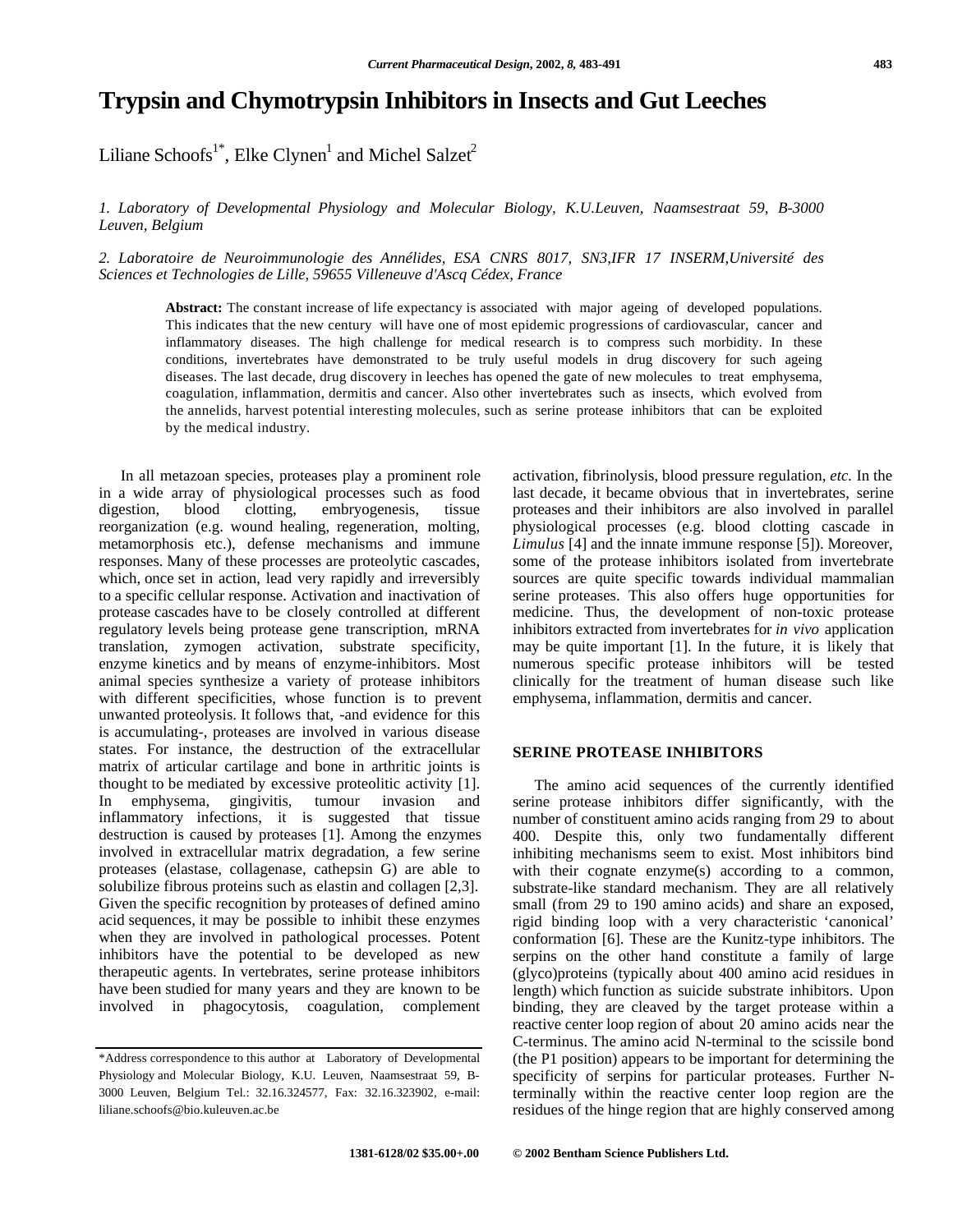inhibitory serpins [7]. Serpins are involved in diverse biological processes [8]. Many serpins found in human plasma regulate proteolytic reactions important in blood coagulation, fibrinolysis, the immune response, and inflammation. A serpin called maspin identified in mammalian breast tissue has been implicated in tumor suppression [9].

#### **SERINE PROTEASE INHIBITORS IN INSECTS**

Insect haemolymph, like vertebrate serum, contains several serine protease inhibitors [10]. Most of the insect serine protease inhibitors examined hitherto were identified or partially characterized from haemolymph extracts and can be grouped into two families based on their amino acid sequence and their protease inhibition characteristics: low molecular mass proteins (below 10 kDa) related to the Kunitz-type inhibitors [6] and proteins of about 45 kDa which belong to the serpin superfamily [7]. The genome of the fruit fly, *Drosophila melanogaster*, contains many serpin genes [11]. The first serpin from this organism to be reported was the Acp76A protein, a component of the male accessory gland that is transferred to the female during mating [12]. Recently, six new *Drosophila* serpins were identified that according to their sequence are likely to function as serine protease inhibitors involved in dorsoventral patterning [13]. These serine proteases are perhaps acting sequentially in a cascade like the mammalian blood clotting proteases. The authors provide the first biochemical evidence that at least one of them is a potent inhibitor of trypsin-like proteases *in vitro*. One *Drosophila* serpin displays sequence similarities with human neuroserpin [14], whereas others appear to be most similar in sequence to members of the ov-serpin sub-family, which includes inhibitory serpins such as human plasminogen activator inhibitor-2 [15].

protease inhibitors are as yet not available, evidence is

accumulating that they play a role in insect anti-microbial defence mechanisms, digestion, metamorphosis and development [16]. Recently, two new families of low molecular weight serine protease inhibitors have been discovered. The first, designated as the *Bombyx* family was discovered in silkworms [17]. The second is designated as the locust serine protease inhibitor peptide family (Fig. **1**). So far, the family consists of low molecular weight peptides of around 4 kDa with three inhibitors in *Locusta migratoria* designated as LMCI 1 and 2 (or *Locusta migratoria* chymotrypsin inhibitor 1 and 2), and HI [18-22] and five in *Schistocerca gregaria* designated as SGPIs or *Schistocerca gregaria* protease inhibitors 1-5 [16]. The locust peptide inhibitors display sequence similarities with nine cysteinerich domains (PLDs) in the light chain of pacifastin, a heterodimeric serine protease inhibitor isolated from the haemolymph of the crayfish *Pacifastacus leniusculus* [23]. The PLD's and the 4 kDa locust inhibitors share a conserved pattern of six cysteine residues (Cys-Xaa<sub>9-12</sub>-Cys-Asn-Xaa-Cys-X-Cys-Xaa<sub>2-3</sub>-Gly-Xaa<sub>3-4</sub>-Cys-Thr-Xaa<sub>3</sub>-Cys), which **Cys**-X-**Cys**-Xaa2-3-Gly-Xaa3-4-**Cys**-Thr-Xaa3-**Cys**), which form three disulfide bridges  $(Cys<sub>1</sub>-Cys<sub>4</sub>, Cys<sub>2</sub>-Cys<sub>6</sub>, Cys<sub>3</sub> Cys<sub>5</sub>$ ) (Fig. 1). Below, we review the latest data on the characterisation of these low molecular weight serine protease inhibitors.

#### **Structure Analysis**

The studies of Mer *et al.* [24-27] contributed significantly to the elucidation of the specific structural characteristics of the locust low molecular weight inhibitors. The core region adopts a compact, globular fold, which consists of three strands ( 1, 2 and 3) arranged in an antiparallel -sheet, that demarcates a cavity and an aminoterminal segment, orientated almost perpendicular to the sheet. Inside the cavity, hydrophobic residues are clustered with an aromatic ring in the center of the hydrophobic core. The protease binding loop, located between two cysteine Although details on the function of the insect serine residues in the carboxy-terminal segment exhibits an



**Fig. (1).** Sequence alignment of the locust 4 kDa serine protease inhibitors. The conserved (cysteine) residues are indicated. A consensus sequence displaying the disulfide bridges is below. The P1 residue is indicated by an arrow. Fucosylated Thr-residues are in italic.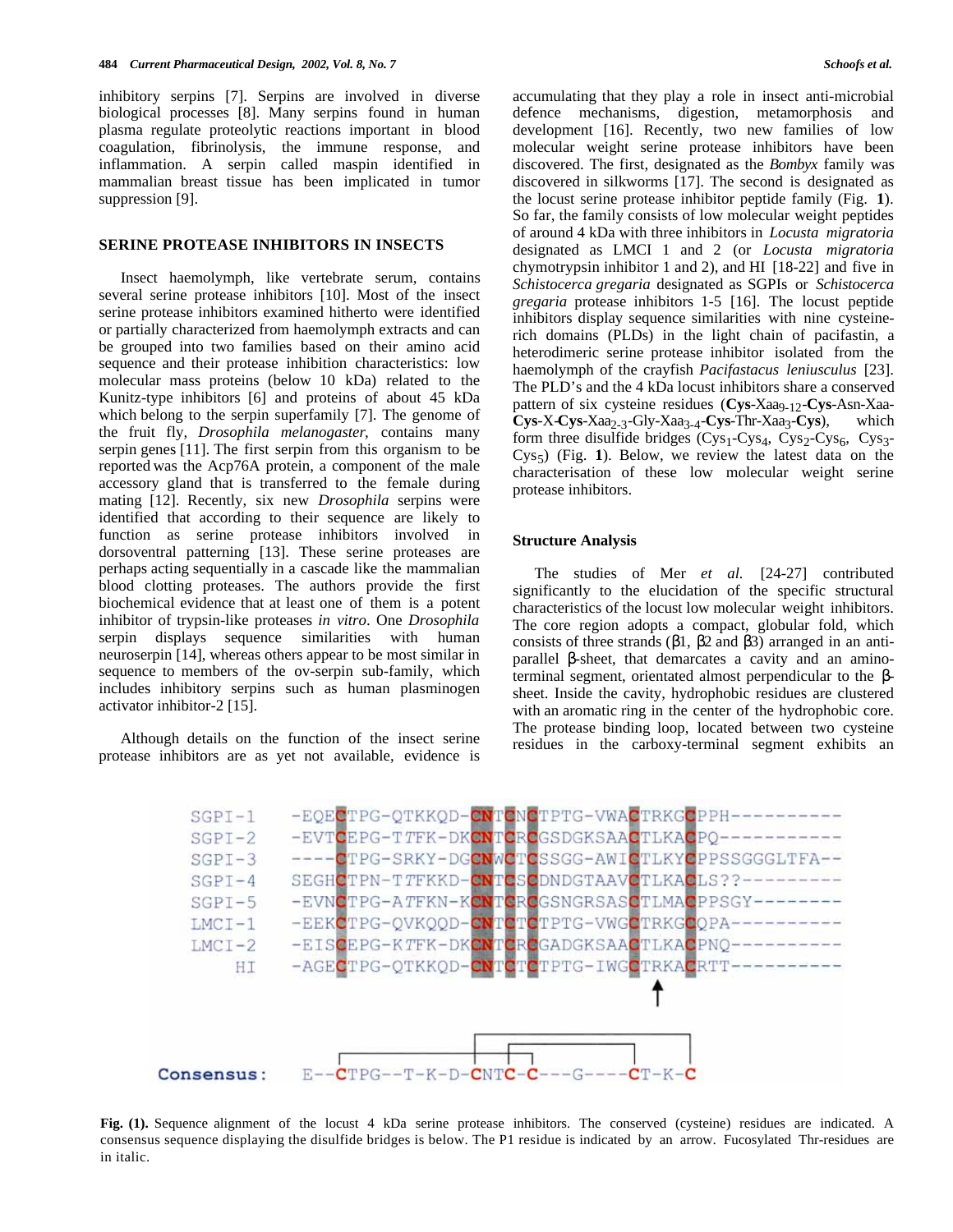extended conformation and is anchored to the core region by two cysteine bridges [22,25]. These structural characteristics are commonly encountered in small 'canonical' inhibitors. They all have a conserved ('canonical') and extended binding loop, which permits an anti-parallel -strand interaction with the protease active site. This interaction is stabilized by intramolecular bonds (i.e. disulfide bonds) between the binding loop and the core of the inhibitor. The locust peptides are stabilized by three disulfide bridges forming a 'cysteine knot' [9, 10]. They adopt a tertiary fold [14] hitherto unobserved in the large group of small "canonical" proteinase inhibitors (Kunitz-type). Therefore, these inhibitors constitute a new subfamily within the large group of small 'canonical' inhibitors [16, 25]

Four of the eight locust inhibitors (LMCI-2, SGPI 2,4,5) are post-translationally modified by a deoxyhexose moiety on the threonine residue on the fifth position after the first cysteine residue [16, 19]. As the non-fucosylated peptides retain their full activity [22,28], it remains obscure why some inhibitors of this newly identified family contain this sugar while others lack it. Inspired by other conformational studies on glycosylated proteins, Mer *et al.* proposed a stabilizing effect of the fucose moiety [27]

## **Specificity of the Locust Inhibitors**

The locust enzyme inhibitors display specificity differences towards locust endogenous enzymes [16] but also towards mammalian serine proteases as shown in table 1. These differences can be readily attributed to the amino acid sequence within the active site. Indeed, a difference of one or two amino acid residues around the reactive sites often results in considerable alteration of the inhibitory specificity [9]. The P1 residue is mainly responsible for the inhibitor's specificity for a particular protease. Five of the 4 kDa inhibitors (LMCI-2, SGPI-2,3,4 and 5) have a Leu as P1 residue and are potent or moderately potent inhibitors of chymotrypsin [16,20,22]. The other inhibitors (HI, LMCI-1 and SGPI-1) with an Arg at the P1 position are potent trypsin inhibitors and display no or very weak chymotrypsin inhibiting activity [16,22]. Structure activity studies by Kellenberger et al [22] provided strong evidence for the close relation between the P1 residue and the inhibitor's specificity for a particular enzyme. They demonstrated that the substitution of an Arg-P1 residue for a Leu residue resulted in an enormous decrease in the Ki value (by a factor 2000) for chymotrypsin, converting both trypsin inhibitors into potent chymotrypsin inhibitors. Vice versa, the replacement of the P1-Leu by Arg in SGPI-2 converted this potent chymotrypsin inhibitor (Ki = 6.2 pM) into a moderate  $(Ki = 51 \text{ nM})$  trypsin inhibitor, whereas the activity towards chymotrypsin  $(Ki = 5.5 \text{ nM})$  decreased a 1000fold.

Structure-activity studies with analogues of SGPI-2 demonstrated that a Met residue instead of a Lys at the P'1 position increases the affinity of the inhibitor for trypsin [28]. The rather weak trypsin inhibition (Ki = 210 nM) of the naturally occurring SGPI-1, in contrast to SGPI-5, can be attributed to the favourable P'1 interaction (positively charged Lys) of SGPI-1 (CTR-**K**GC) with the S'1 residue (Lys) of trypsin.

## **Precursor Genes**

In *L. migratoria*, LMCI 1 and 2 are derived from a single precursor polypeptide [29]. Similarly, SGPI-1 and SGPI-2 are derived from a single polypeptide precursor in *S. gregaria* [30], whereas SGPI-3, 4 and 5 are encoded by three additional precursors ([30], Simonet *et al.*, unpublished data), which contain putative additional protease inhibitors displaying the same cysteine pattern. The transcripts are present in several locust tissues, but not in the midgut. Important changes in transcript levels occur during development. Vanden Broeck et al also provided evidence indicating that the expression of the inhibitors is hormonally regulated [30].

#### **Tissue Distribution of the Locust Inhibitors**

LMCI-1, LMCI-2 and HI were isolated from *Locusta* haemolymph and brain tissue [19,20,22]. The five *Schistocerca* inhibitors were isolated from ovarian tissue [16]. However, the spatial and temporal distribution data as analysed by HPLC indicated the presence of each inhibitor in gonads, haemolymph and fat body of adults and in larval

|          | <b>P4</b> | P3 | P <sub>2</sub> | <b>P1</b>    | P1'           | P2' | P3' | <b>Inhibitors</b> of |
|----------|-----------|----|----------------|--------------|---------------|-----|-----|----------------------|
| SGPI-1   | $\Gamma$  |    | <b>TT</b>      | $\mathbf{r}$ | <b>T</b><br>v |     |     | Trypsin              |
| $SGPI-2$ |           |    | m              |              | <b>T</b>      |     |     | Chymotrypsin, Ela    |

**Table 1. Comparison of Active Site Sequences of the Insect 4 kDa Serine Protease Inhibitors**

| $SGPI-1$ | A            | ⌒          | T            | R            | K           | G            | C             | Trypsin                     |
|----------|--------------|------------|--------------|--------------|-------------|--------------|---------------|-----------------------------|
| $SGPI-2$ | A            | C          | $\mathbf{T}$ | .,           | K           | A            | $\mathcal{C}$ | Chymotrypsin, Elastase      |
| $SGPI-3$ |              | C          | m            |              | K           | $\mathbf{v}$ | C             | Chymotrypsin                |
| $SGPI-4$ | $\mathbf{V}$ | C          | $\mathbf{T}$ | ь.           | K           | A            | $\mathcal{C}$ | Chymotrypsin                |
| $SGPI-5$ | S            | $\sim$     | m            | ι.           | M           | A            | $\mathcal{C}$ | Chymotrypsin                |
| $H\!I$   | G            | $\Gamma$   | T            | $\mathbb{R}$ | K           | A            | C             | Trypsin/Chymotrypsin (weak) |
| $LMCI-1$ | G            | C          | m            | $\mathbb{R}$ | $\mathbf K$ | G            | $\mathcal{C}$ | Trypsin                     |
| $LMCI-2$ | A            | $\sqrt{ }$ | m            |              | K           | А            | $\mathsf{C}$  | Chymotrypsin, Elastase      |
|          |              |            |              |              |             |              |               |                             |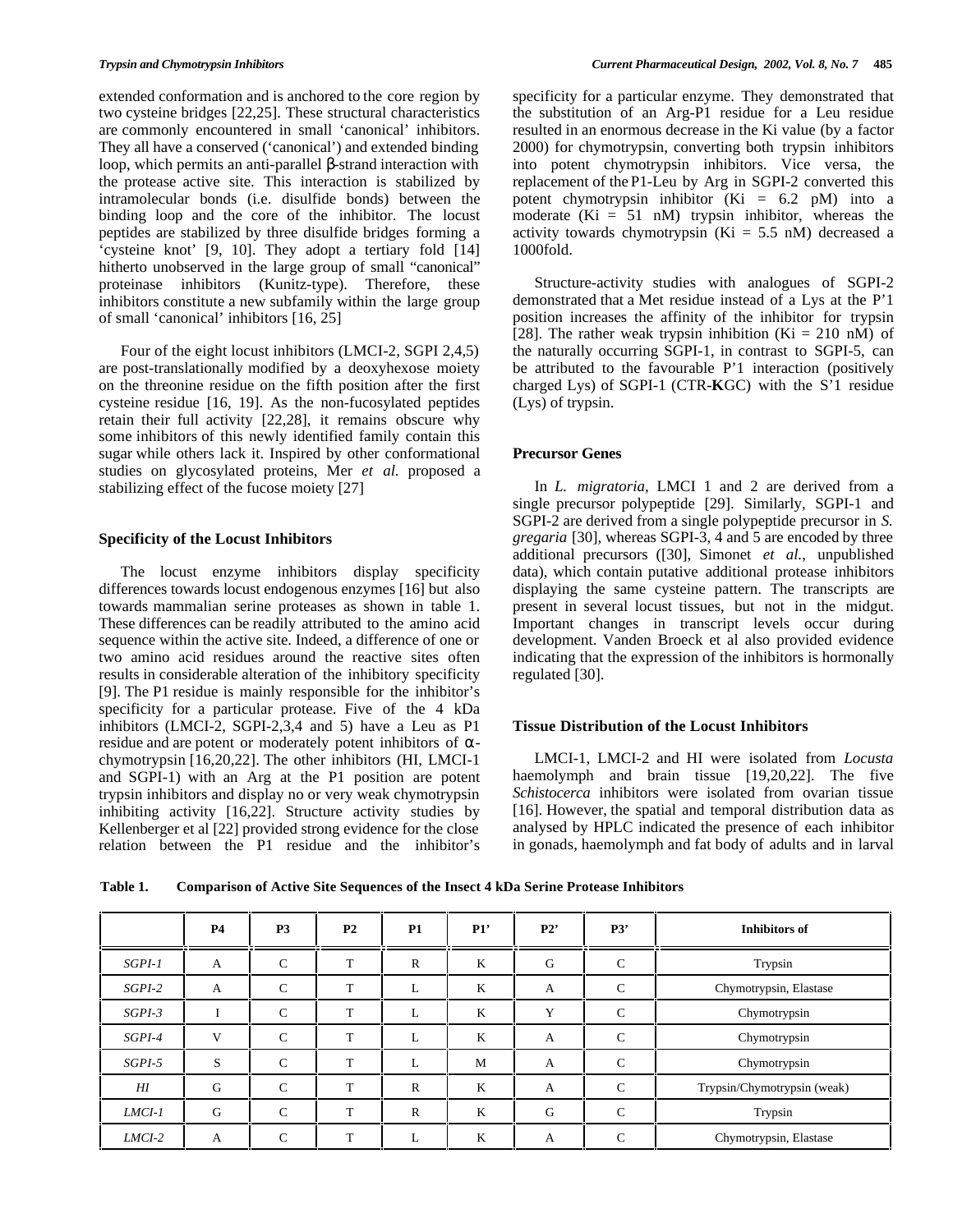

**Fig. (2).** MALDI-TOF spectrum of *Schistocerca* corpora cardiaca indicating the presence of the SGPI-2 ion peak at 3795.9.

hemolymph and fat body [16]. The midgut was devoid of this type of 4 kDa inhibitors. Our recent data indicate that the locust midgut contains its own chymotrypsin/elastase inhibitors, which according to elution characteristics, differ from the 4 kDa locust enzyme inhibitors (Vercammen *et al.*, unpublished data)

LMCI-1 has been localized in neurosecretory cells of the **Biological Function** (pars intercerebralis) as immunocytochemistry [31]. Peptidomic analysis (liquid chromatography on line with mass spectrometry) unequivocally proved that LMCI-1 and 2 as well as SGPI 1 and 2 are synthesized in the brain, more specifically in the pars intercerebralis-corpus cardiacum (CC) axis (Fig. **2**), which is the equivalent of the mammalian hypothalamuspituitary system [32]. These data suggest that the inhibitors might be involved in the regulation of neuropeptide precursor processing by serine proteases (convertases). Mass spectrometric analysis also indicated the release of both LMCIs from the CC *in vitro*. Therefore, it is likely that LMCI-1 and LMCI-2 are released into the haemolymph via a neuro-endocrine pathway.

Besides the typical 4 kDa inhibitors, another 14 kDa serine protease inhibitor was isolated from *Schitstocerca* ovaries by a combination of trypsin-affinity chromatography and reverse-phase high performance liquid chromatography [33]. The N-terminal sequence (Y) XAEXDELA (A) EEY  $(Y)Q(Q)X(I)(L)M$  (X being a Cys, an irregular or modified amino acid) revealed no similarities with any other protease inhibitors isolated from invertebrate or vertebrate source. The 14 kDa inhibitor was found to be heat-stable. The purified molecule, which could be extracted in water but not in acidic methanol, potently inhibited bovine trypsin and chymotrypsin, but not pancreatic elastase. The cDNA for this 14kDa inhibitor has not been cloned as yet. Once these types of insect serine protease genes can be introduced in specific expression systems, large amounts of these molecules can be produced.

The 4 kDa inhibitors are assumed to play a role in the innate immune defense system [18,20]. They are potent inhibitors of the proteolytic cascade activating prophenoloxidase (proPO), which is present as a proenzyme in the hemolymph. Upon activation, it leads to the formation of antifungal quinones and the local production of melanine around invading parasites.

Of particular interest is that LMCI-1 and LMCI-2 have also been shown to act as inhibitors of high voltageactivated calcium channels on mammalian cells [31, 34].

As the locust inhibitors are expressed in several tissues (haemolymph, brain, fat body and gonads) we may assume that they probably are involved in many physiological processes where proteolytic cascades have to be fine-tuned.

### **SERINE PROTEASE INHIBITORS IN LEECHES**

In hematophageous leeches, studies of serine protease inhibitors and their substrates have been extensively performed. Two groups of serine protease inhibitors can be distinguished. The first is related to specific inhibitors that interfere in the activation of the blood clotting system and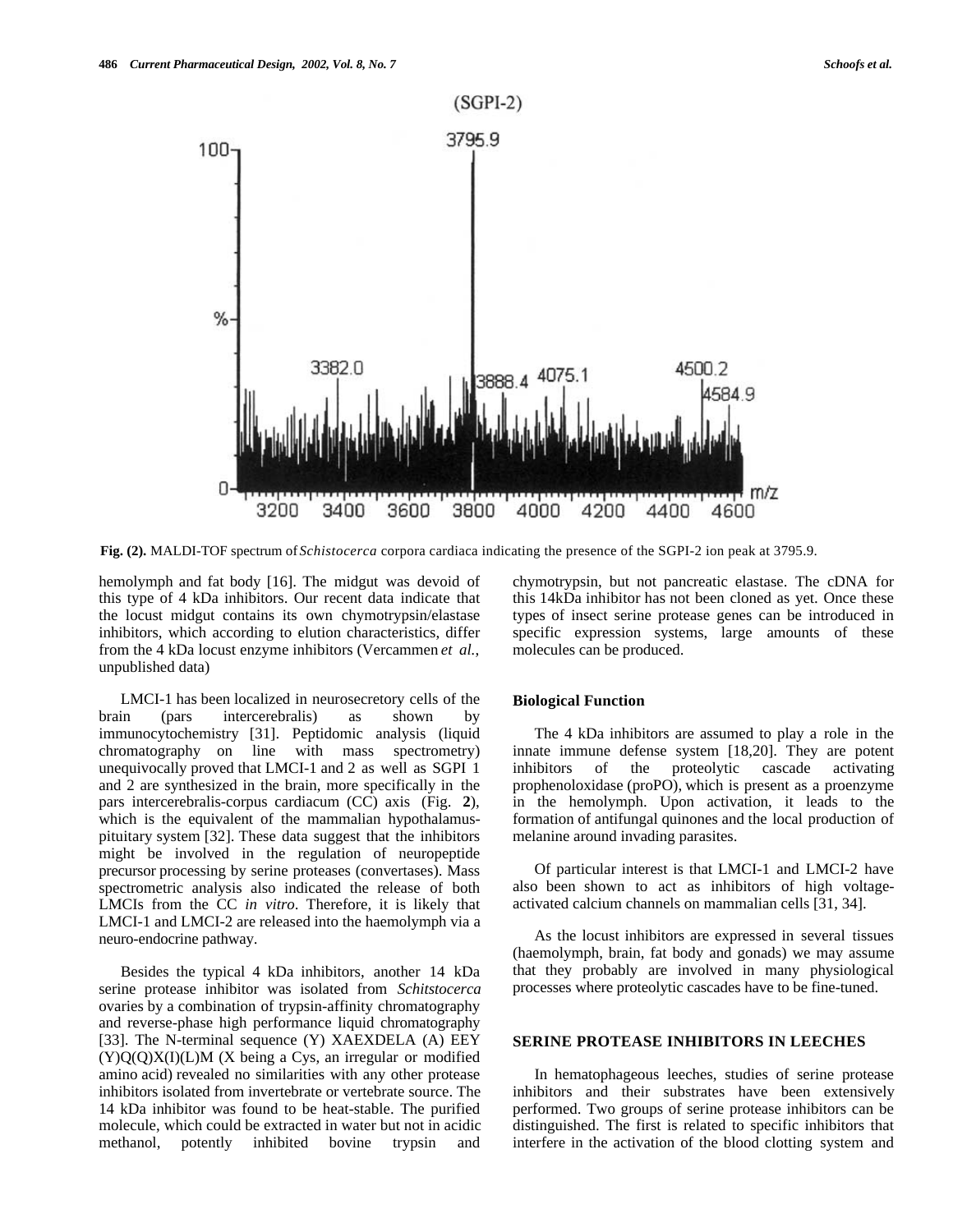|               | <b>P4</b>    | <b>P3</b>         | P <sub>2</sub> | <b>P1</b>    | P1' | P2           | P3'           | <b>Inhibitors of</b>  |
|---------------|--------------|-------------------|----------------|--------------|-----|--------------|---------------|-----------------------|
| Antistasin I  | V            | $\mathbb{R}$      | $\mathcal{C}$  | $\mathbb{R}$ |     | H            | $\mathsf{C}$  | Factor Xa, Trypsin    |
| Antistasin II |              | N                 | $\mathbf C$    | $\mathbb{R}$ | K   | T            | $\mathsf{C}$  | Factor Xa, Trypsin    |
| Ghilanten     | $\mathbf{V}$ | $\mathbb{R}$      | $\mathcal{C}$  | R            | V   | Y            | $\mathsf{C}$  | Factor Xa, Trypsin    |
| Guamerin I    |              | $\mathbb{R}$      | $\mathcal{C}$  | M            |     | $\mathbf F$  | $\mathsf{C}$  | Elastase              |
| Guamerin II   |              | $\mathbb{R}$      | $\mathcal{C}$  | M            |     | F            | $\mathcal{C}$ | Chymotrypsin          |
| Hirustasin    | V            | H                 | $\mathsf{C}$   | $\mathbb{R}$ |     | $\mathbb{R}$ | $\mathsf{C}$  | Capthepsin G, Trypsin |
| Tessulin      | $\mathsf{C}$ | $\mathbf{r}$<br>L | $\mathcal{C}$  | K            | E   | P            | $\mathsf{C}$  | Chymotrypsin, Trypsin |
| Therin        | Y            | $\mathbf{r}$<br>L | $\mathcal{C}$  | K            | M   | $\mathbf{A}$ | $\mathsf{C}$  | Trypsin               |
| Therostasin   | A            | Q                 | $\mathsf{C}$   | $\mathbb{R}$ |     | Y            | $\mathsf{C}$  | Factor Xa             |

**Table 2. Comparison of Active Site Sequences of Leech Protease Inhibitors**

the second group related to inhibitors that work on the extracellular matrix [35].

In gut leeches (Fig. **3**), Cytin [36] is the first chymotrypsin inhibitor having two chains isolated from leeches. The B chain exhibits 16% sequence identity with eglin from *H. medicinalis* [37]. No sequence homology was found with gelin from *H. manillensis* [38] or with the other chymotrypsin inhibitors isolated from jawed Hirudinae (Fig. **4**) *i.e*. bdellins [39]. Cytin, as does eglin [37], possesses sequence identity with the substilisin/chymotrypsin inhibitor family isolated from barley seeds (CI, [40]). Alignment of N-terminal sequences (first 22 residues) of the B chain of Cytin with CI-2a revealed 73% residue identities (Table 3) and 52% to 67% residue identities with CI-1 (a, b, c) and CI-2b, respectively. At the level of the A chain, no sequence homology was found with other chymotrypsin inhibitors. Thus, this structural feature- 2 chains linked by a disulfide bridge- is novel among chymotrypsin inhibitors.

Additionally, this structure appears to be essential for the inhibitory activity of Cytin. In fact, after reduction and Spyridylethylation, the two chains became separated and the peptide lost its activity [36]. Furthermore, this unique stucture makes Cytin different even from the potato chymotrypsin inhibitors (PI-1, 41), of which eglin and CI-2 are members [42], as well as from other known serine proteases inhibitors. Moreover, the oxidation of Cytin provoked a loss of activity of around 85%, reflecting the fact that the Met residue in the chain A is important for the molecule's activity.

Chymotrypsin inhibitors isolated from jawed leeches (*H. medicinalis and H. manillensis* )*,* i.e., gelin and eglin [37, 38] display no sequence homology with Cytin. This result is in contrast to thrombin inhibitors from these animals where there is a 70% structural homology [35]. Therefore, we can conclude that eglin and gelin did not originate from the same ancestral gene as Cytin. Besides this chymotrypsin

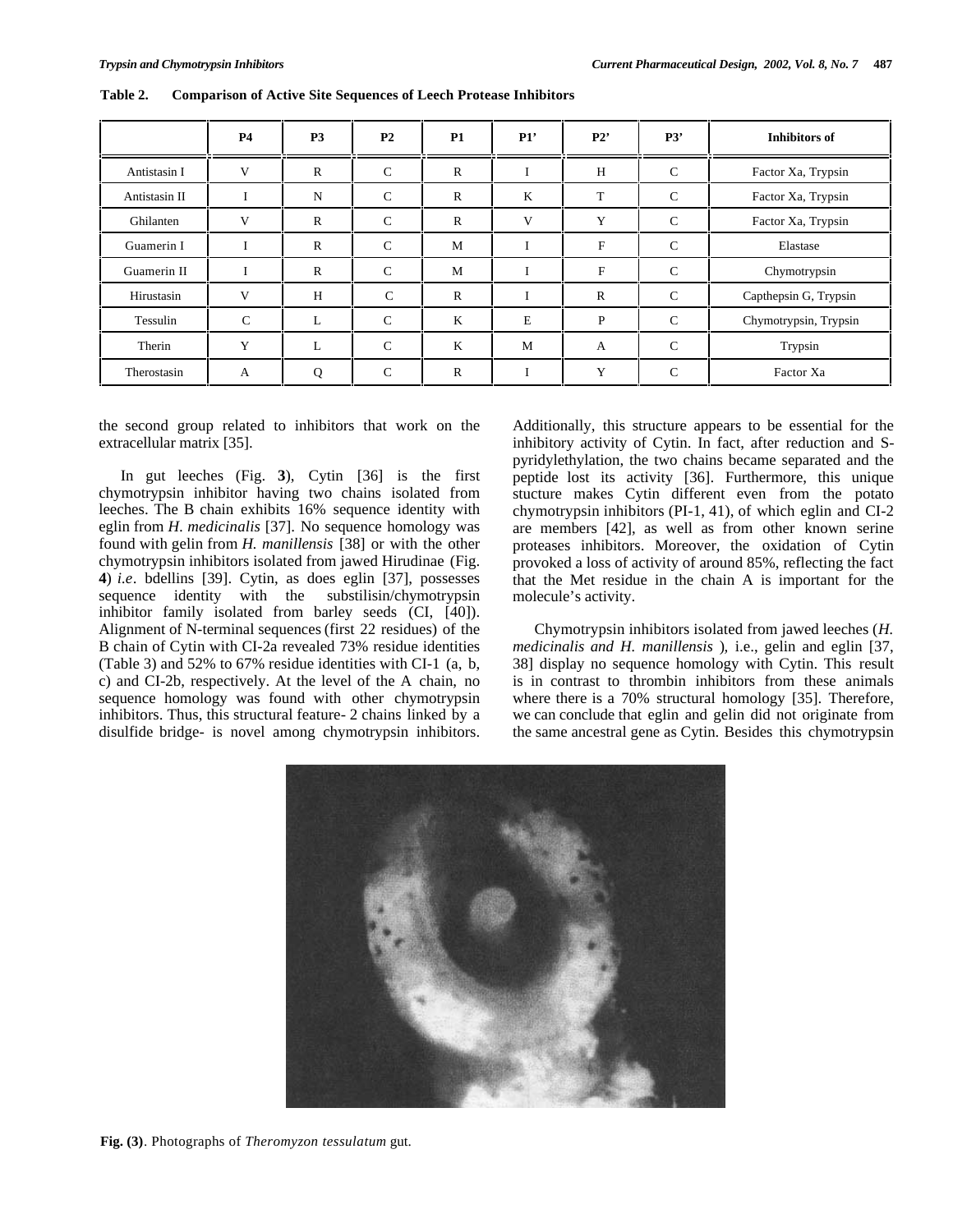

**Fig. (4).** Photographs of *Hirudo medicinalis* jaws.

inhibitor, a specific small peptide trypsin inhibitor (therin, [42]) as well as trypsin-chymotrypsin inhibitors ([43], tessulin) were isolated from the same species. Therin exhibits *ca.* 30% of sequence identity and spacing of the 8 cysteines residues with molecules of the antistasin-type inhibitors family [44]. The sequence similarity is much higher with the first domain of antistasin (33%) [44]. Indeed, if therin is aligned with these potentially homologous inhibitors on the basis of its cysteines, the positions of the cysteines and the putative P1 active site match best with all the antistasin-type protease inhibitors. The P1 residue of the reactive site of the inhibitor generally determines its specificity [46]. In antistasin, only the Nterminal domain is inhibitory and the P1 residue has been

**Table 3. Sequence Comparison of Cytin with Other Chymotrypsin Inhibitors Isolated from Barley Seeds (Cl-) or from Potatoes (PI-). Amino Acid Residues Underlined are Identical in Cytin**

| <b>Molecules</b> | <b>Sequence</b>          | <b>Residue</b><br>Identities $(\% )$ |
|------------------|--------------------------|--------------------------------------|
| Cytin            | LKCEWPELVGTRGEEAKETIER   |                                      |
| $CI-2a$          | LKTEWPELVGKSVEEAKKVIER   | 73                                   |
| $CI-1c$          | KTSWPEVVGMSAEK AETIIER   | 52                                   |
| $CI-1a$          | KSTWPEVVGMSAEK AKE I IER | 62                                   |
| $CI-1b$          | KRSWPEVVGMSAEK AKETIER   | 67                                   |
| $CI-2b$          | KTEWPELVEKSVEEAKKVIER    | 67                                   |
| $PI-1a$          | KERWPELLGTPAKEAMOII      | 47                                   |

determined as Arg34 [47]. In the therin sequence, the P1 residue could be Lys28. Therin inhibits bovine trypsin with high affinity and specificity (Ki value of  $45 \pm 12$  pM). This value is much higher than those obtained with other potent trypsin-chymotrypsin inhibitors found in leeches (isolated from respectively *H. medicinalis* (hirustasin; bellastasin [48, 49]), *Hirudinaria nipponia* (guamerin and piguamerin [50, 51]) and the non blood sucker leech *whitmania edentula* (guamerin II, [52]) (Table 2).

Tessulin [43] is a 9-kDa peptide of 81 amino acids. It possesses 16 cysteines and displays 16% sequence similarity with antistasin-type inhibitors (Fig. **5**). It inhibits trypsin (Ki 1 pM) and chymotrypsin (Ki 150 pM) and exhibits no activity with thrombin, factor Xa, cathepsin G and elastase. Tessulin, like Cytin [36] and Therin [41] are the only trypsin-chymotrypsin inhibitors isolated from leeches that do not inhibit elastase or cathepsin G. Furthermore, Tessulin, in conjunction with other serine-protease inhibitors isolated from *Theromyzon i.e.* Therin, Cytin, Therostasin and Theromin [42, 43, 45-47], significantly diminishes the level of human granulocyte and monocyte activation induced by lipopolysaccharides (10 µg). The combined level of inhibition is higher than that of aprotinin, another serineprotease inhibitor used biomedically. Sequence comparisons were carried out for Tessulin with the five different protease inhibitors isolated from the leech *T. tessulatum*: Therin, Therostasin, Cytin, antitrypsin A, B and Tessulin [40]. This revealed that, for three of the five peptides, being Therostasin, Theromin and Tessulin, display a high degree of sequence similarities (>80%), except for the amino acid residues surrounding the putative active site. Therefore, they probably constitute a new protease inhibitor family (Fig. **6**).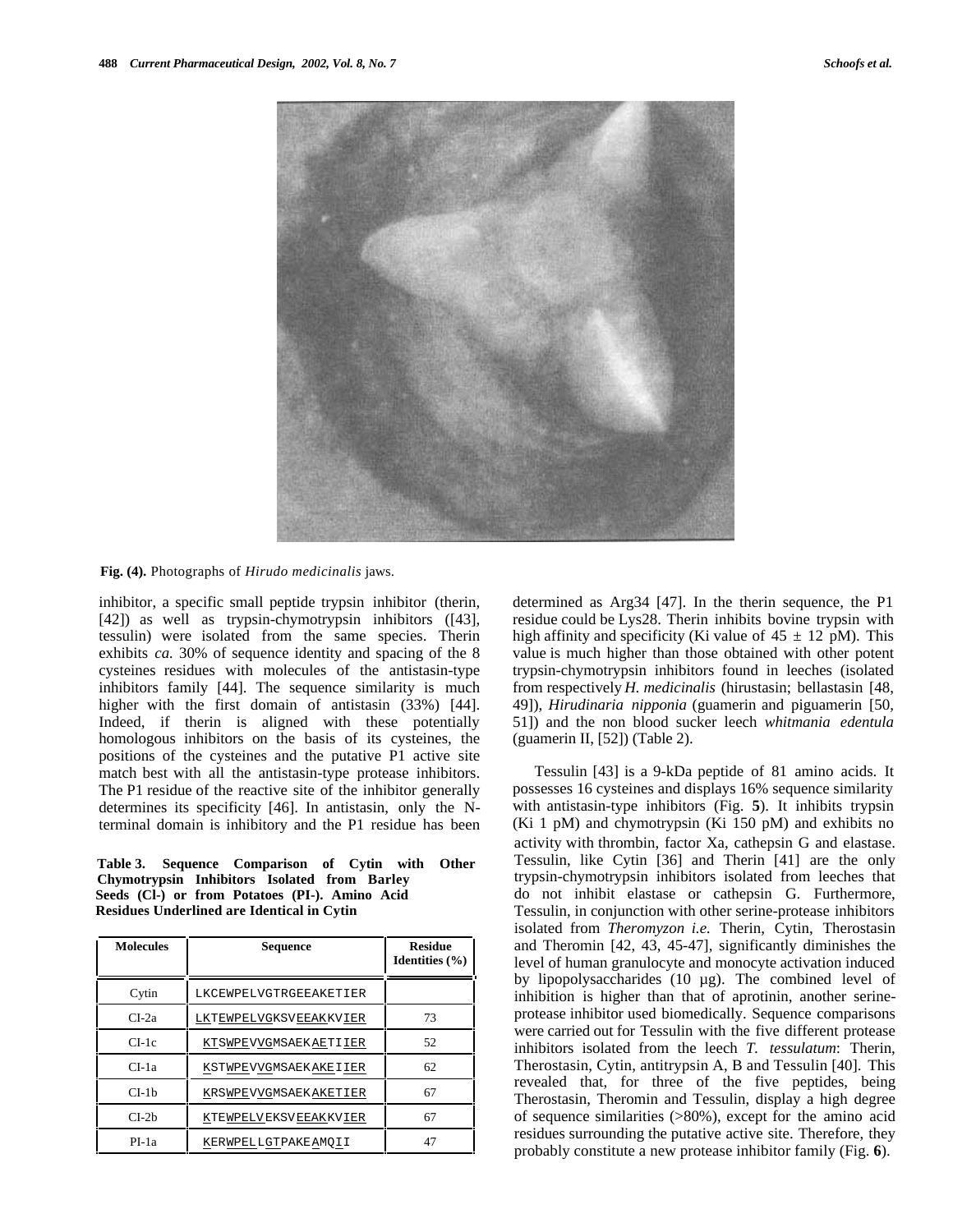

**Fig. (5).** SDS-PAGE analysis of tessulin.



**Fig. (6)**. Sequence alignment between Theromin, Therostasin and Tessulin obtained using Multalin software : http://www.toulouse.inra.fr/centre/serWWW.htm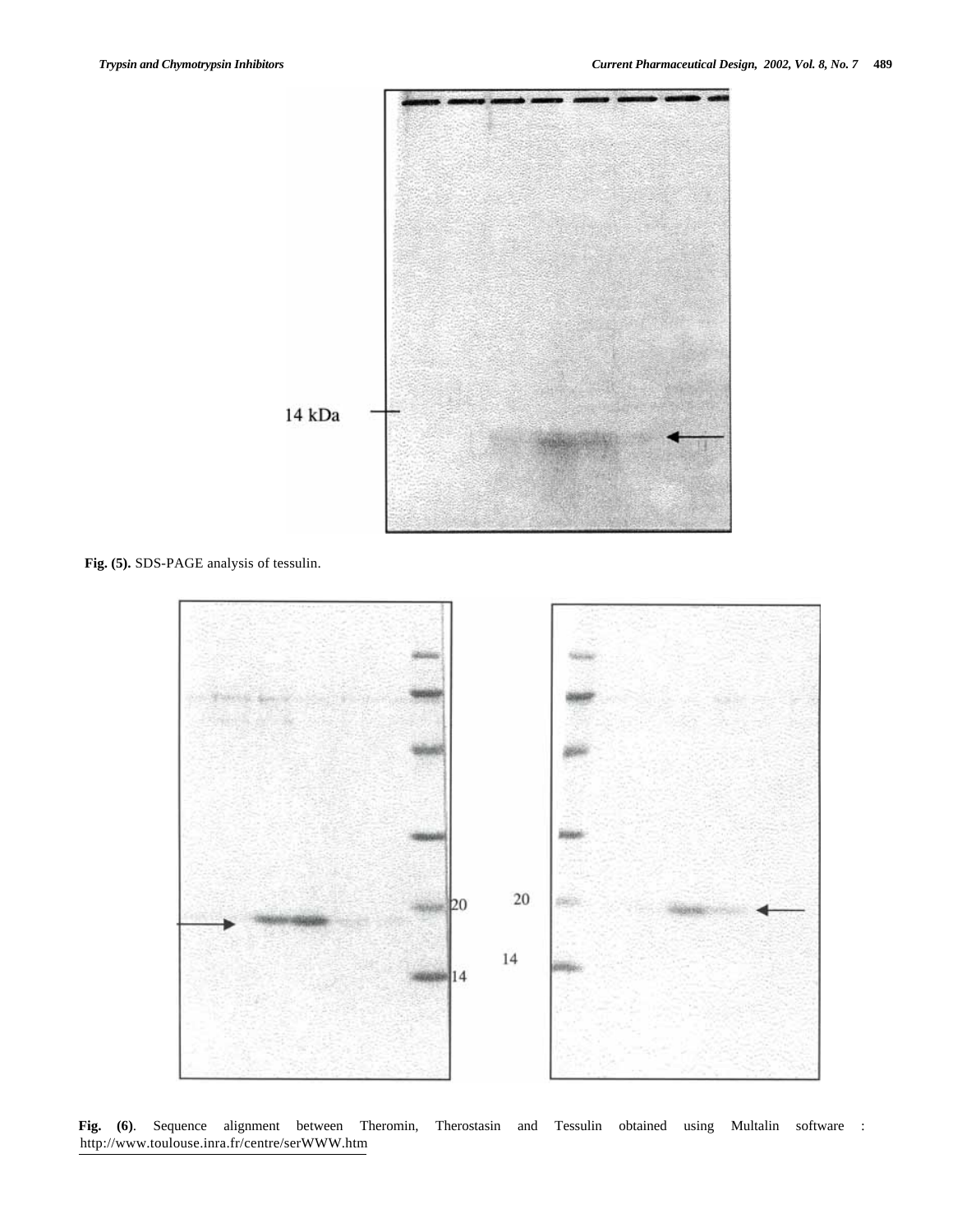

**Fig. (7).** SDS-PAGE analysis of anti-trypsin A (**1**) and anti-trypsin B (**2**).

Apart from this family of small peptides  $(< 10$  kDa), we also demonstrated the presence of two specific trypsinchymotrypsin inhibitors with a molecular mass ranging between 14 and 15 kDa, from head parts of the rhynchobdellid leech *Theromyzon tessulatum* (Fig. **7**, [46]). Two proteins, anti-trypsin-chymotrypsin A : ATCA  $(14636.6 \pm 131)$  Da) and anti-trypsin-chymotrypsin B : ATCB (14368  $\pm$  95 Da) were purified by size exclusion and anion-exchange chromatography followed by reversed-phase HPLC. Based on amino-acid composition, N-terminal sequence determination (MELCELGQSCSRDNPQPSNM), matrix assisted laser desorption-time of flight measurement (MALDI-TOF), trypsin mapping comparison, inhibition constant determination  $(K_i)$ , and influence on amidolytic activity of different serine proteases, we demonstrate that ATCA and ATCB are novel and highly potent serineprotease inhibitors of trypsin and chymotrypsin (ATCA : 350 fM towards trypsin and chymotrypsin; ATCB : 400 and 75 fM towards trypsin and chymotrypsin, respectively). We further surmise that ATCA and ATCB are linked, in that ATCB would lead to the formation of ATCA after loss of few amino acid residues.

Taken together, these data reflect that invertebrates contain several highly specific serine protease inhibitors that could be used as lead compounds for the development of powerful drugs.

This work was supported in part by the Centre National 428-434. de la Recherche Scientifique, and the MNERT. L. Schoofs acknowledges funding by the FWO and the Research Council of the K.U.Leuven (G.0187.00, GOA/2000/04).

### **REFERENCES**

- [1] Roston, D. *Int. J. Cardiol.*, **1996**, *53 suppl*. S11-S37.
- [2] Sloane, B.F., Rozhin, J., Johnson, K., Taylor, H., Crissman, J.D., Honn, K.V. *Proc. Natl. Acad. Sci. USA* **<sup>1986</sup>**, *83*, 2483-2487. [21] Boigegrain, R.A., Pugniere, M., Paroutaud, P; Castro, B.,
- 152. [3] Berquin, I.M ; Sloane, B.F. *Adv. Exp. Med. Biol.* **1996**,
- 25519. [4] Imler, J.-L., Hoffmann, J.A. *Curr. Opin. Microbiol.* **2000**, *3*,16-22.
- [5] Iwanaga, S. *Curr. Opin. Imunnol.* **1993**, *5*,74-82.
- [6] Laskowski Jr., M. *Adv. Exp. Med. Biol*. **1980**, *199*, 1-17.
- [7] Bode W., Huber, R. *Eur. J. Biochem.* **1992**, *204*, 433-451.
- [8] Gettins, P.G.W., Patston, P.A., Olson, S.T In: Serpins: Structure, Function and Biology **1996**, R.G. Landes, Austin, TX.
- [9] Sager, R., Sheng, S., Pemberton, P., Hendrix, M.J. *Adv. Exp. Med. Biol*. **1997,** *425*,77-88.
- [10] Polanowski, A., Wilusz, T. *Acta Biochim. Pol*. **1996**, *43*, 445-453.
- [11] Han, J.-H., Zhang, H.-Y., Min, G.-S., Kemler, D., Hashimoto, C*. Science* **2000,** *287*, 2185-98.
- [12] Coleman, S., Drahn, B., Petersen, G., Stolorov, J; Kraus, K. *Insect Biochem. Mol. Biol.* **1995,** *25*, 203-207.
- [13] Han, J.-H., Zhang, H.-Y., Min, G.-S., Kemler, D., Hashimoto, C*. FEBS Letters* **2000,** *468*, 194-198.
- [14] Schrimpf, S.P., Bleiker, A.J., Brecevic, L., Kozlov, S.V., Berger, P., Osterwalder, T., Krueger, S.R., Schinzel, A. Sonderegger, P. *Genomics* **1997,** *40*, 55-62.
- [15] Remold-O'Donnell, E. *FEBS Lett*. **1993,** *315*, 105-108.
- [16] Hamdaoui, A., Watalev, S., Devreese, B., Chiou, S.J., Vanden Broeck, J., Van Beeumen, J., De Loof, A., Schoofs, L. *FEBS Lett*. **1998**, *422*, 74-78.
- **ACKNOWLEDGEMENTS** [17] Pham, T.N., Hayashi, K., Takano, R., Itoh, M., Eguchi, M., Shibata, H., Tanaka, T., Hara, S. *J. Biochem.* **1996,** *119*,
	- [18] Brehélin, M., Boigegrain, R.A., Drif, L., Coletti-Previero, M.A. *Biochem. Biophys. Res. Commun.* **1991,** *179*, 841- 846.
	- [19] Nakakura, N., Hietter, H., Van Dorsselaer, A., Luu, B. *Eur. J. Biochem*. **1992**, *204*, 147-153.
	- [20] Boigegrain, R.A., Mattras, H., Brehelin, M., Paroutaud, P., Coletti-Previero, M.A. *Biochem. Biophys. Res. Commun.* **1992,** *189*,790-793.
	- Brehélin, M. *Insect Biochem. Mol. Biol.* **2000,** *30*, 145-
	- *<sup>389</sup>*, 281-94. [22] Kellenberger, C., Boudier, C., Bermudez, I., Biet, J.G., Luu, B., Hietter, H. *J. Biol. Chem.* **1995**, *270*, 25514-